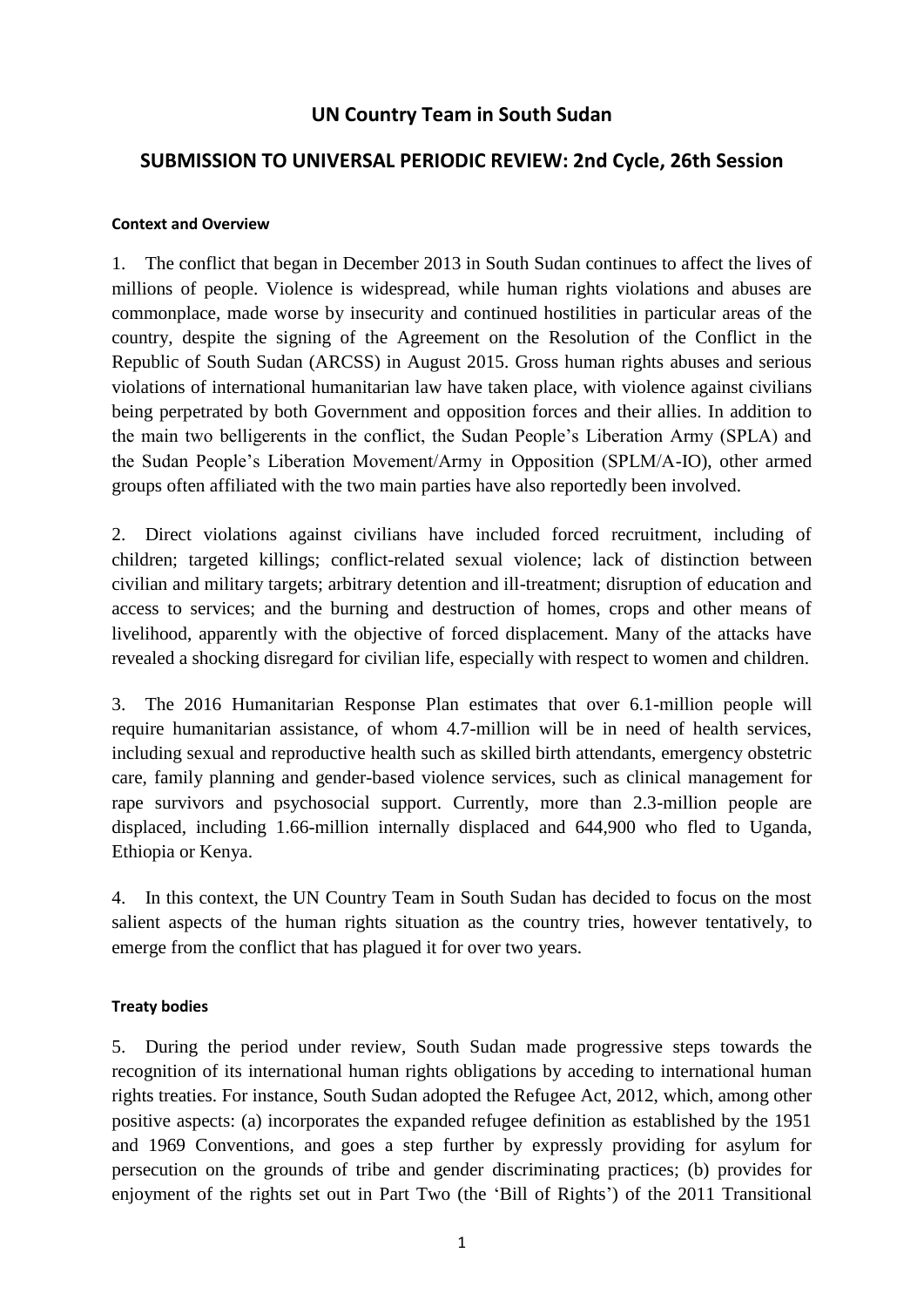Constitution of the Republic of South Sudan (TCSS); (c) entitles refugees to seek employment; (d) provides for access to the same basic health services and primary education which nationals of South Sudan receive.

6. The Act established a Commission for Refugee Affairs (CRA), which is responsible for all administrative matters concerning refugees in South Sudan. Work remains to be done, however, on drafting implementing regulations and capacity building of key actors foreseen in the legislation such as the Eligibility Committee. Registration and formal individual status determination continue to be undertaken by UNHCR under its Mandate, albeit with gradually increasing participation of CRA. Detailed mechanisms for prima facie recognition of refugee status and the provision of temporary protection in South Sudan using a group approach are established in Section 30 of the Refugee Act 2012.

7. The National Legislative Assembly (NLA) has also passed a bill for the accession to the International Convention against Torture and Other Cruel, Inhumane or Degrading Treatment or Punishment and its Protocol on 3 December 2013 and the President signed the instrument of accession on 4 December 2013.

8. South Sudan acceded to the UN Convention on the Rights of the Child (CRC) on 22 February 2015, while the country's ratification of the Convention on the Elimination of Discrimination against Women (CEDAW) came into force on 30 May 2015. As of December 2015, the Ministry of Gender, Child and Social Welfare, in collaboration with UNICEF and other stakeholders, is preparing for the first country report, which is due by 2017, including developing a mechanism to monitor children's rights across South Sudan.

9. The NLA passed a bill for ratification of the African Charter on Human and Peoples' Rights in 2013 and the President signed the international instrument for accession on 4 December 2013. The instruments of accession, however, have not been deposited. On 1 October 2014, the NLA passed a bill to ratify the African Charter on the Rights and Welfare of the Child (without reservation), which awaits the assent of the President and deposit of the instrument of accession with the African Union (AU).

10. In fact, very few measures have been undertaken toward the realisation of the objectives and principles espoused by these treaties at the national level. An exception is the CRC, which has been domesticated through legislation. In addition, South Sudan has not yet acceded to the 1951 Convention relating to the Status of Refugees nor its 1967 Protocol (hereinafter jointly referred to as the '1951 Convention'), nor the 1954 Convention relating to the Status of Stateless Persons ('1954 Convention'), nor the 1961 Convention on the Reduction of Statelessness ('1961 Convention') nor the 1969 OAU Convention Governing the Specific Aspects of Refugee Problems in Africa ('1969 Convention').

# **Child Rights**

11. The conflict has led to at least 11,000 children being separated from their families and it is believed that the actual number may be much higher because many areas remain difficult for family tracing partners to access. Displacement has also led to high rates of psychosocial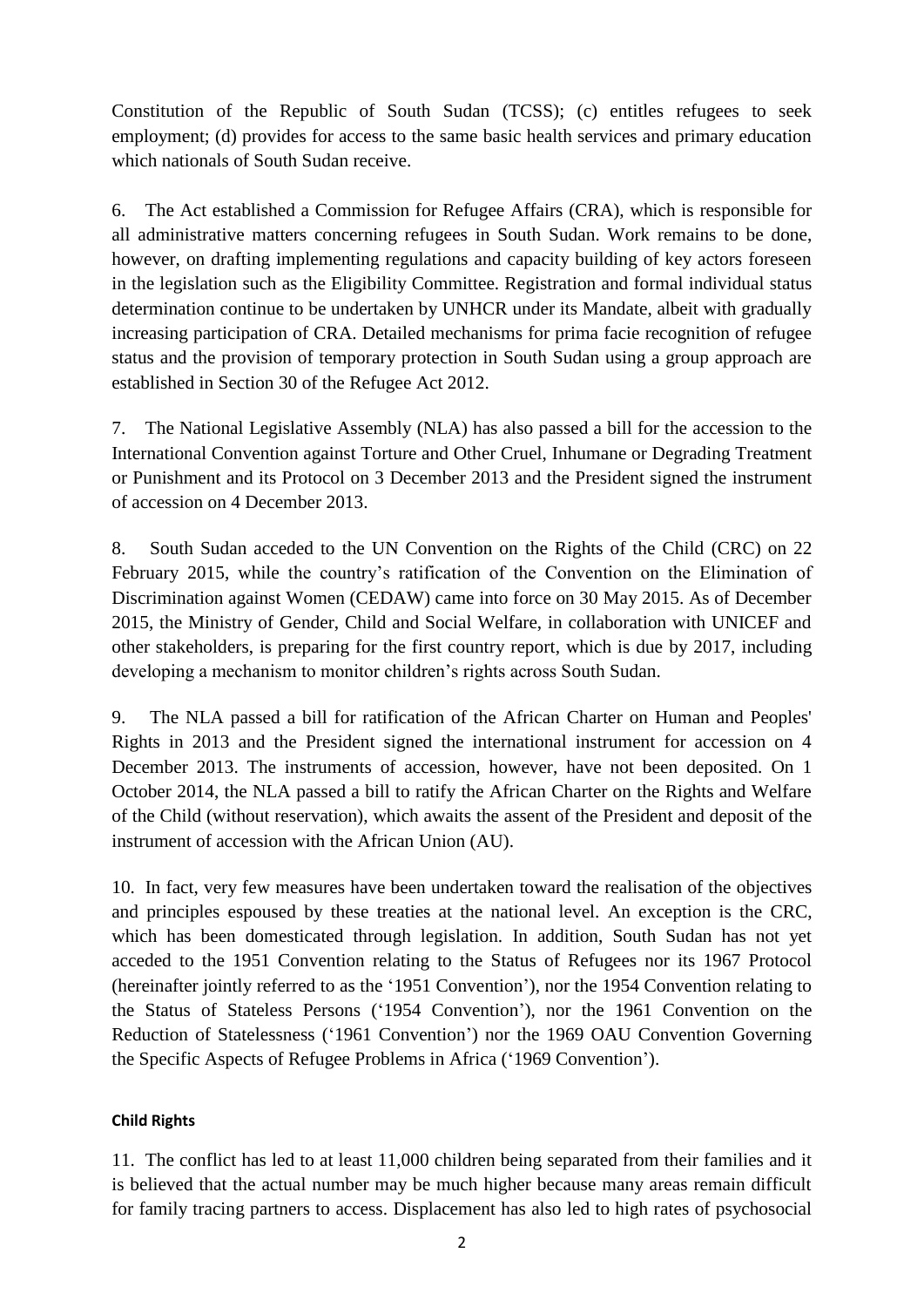distress – and whilst reliable estimates for this child protection issue are equally difficult to ascertain in this context, it is likely that over 800,000 children are in need of psychosocial support within the country.

12. Girls and boys have been killed, maimed, raped, recruited and associated with hostilities, orphaned and separated from their families, while hundreds of thousands have been made homeless. Before the outbreak of conflict in December 2013, children in South Sudan were faced with some of the worst development indicators in the world, with alarmingly high under five mortality rates and maternal mortality rates, with extremely low levels of access to education especially for girls. In addition, children are faced with immense protection risks, such as violence, including sexual and gender based violence, abduction, child marriage, recruitment into armed groups, separation from families, child labour, psychological impacts from the previous years of conflict, and the threat of landmines and explosive remnants of war.

13. Reports of child recruitment by both Government and opposition forces have continued, despite repeated commitments by both parties to end the practice. According to the Report of the Secretary-General on Children and Armed Conflict in South Sudan (2014), reports of child recruitment have shown a marked increase since the outbreak of the conflict, as compared to the immediate post-independence period. The report indicates that several thousand children have been associated with State and non-State armed actors. For example in the year 2015, the military offensives, particularly in Jonglei, Unity and Upper Nile States, were accompanied by a spike in reports of killing, sexual violence, and abduction of children. A total of 876 incidents, affecting 27,483 children, were documented in South Sudan; of the 876 incidents, 523 were documented in Unity alone.

14. Government signed a recommitment agreement in June 2014 toward child-soldier-free security forces and took several steps in this regard, including the issuance of punitive orders for child recruitment. On 29 October 2014, the global 'Children, Not Soldiers' campaign against child recruitment was launched by Government in partnership with the United Nations. Last year the Government worked very closely with the United Nations in clearing 36 schools which were occupied by Government troops. However, as of December 2015, 29 schools continue to be used by parties to the conflict for military purposes in different parts of the country.

15. Several important pieces of legislation were passed during the period before independence, including the Child Act of 2008. The enactment and dissemination of the Child Act was a major achievement for the Government of South Sudan in protecting and promoting child rights. The CRC entered in to force for South Sudan on 22 February 2015. Following South Sudan's independence and accession of the CRC, there is now a need to domesticate it and review the current Child Act. Given the prevailing conflict, the ministry responsible for this has not yet commenced this process. The Ministry of Justice and the Ministry of Gender, Child and Social Welfare (MGCSW) played a key role in the formulation and the drafting of the South Sudan Act of 2008. While the Child Act is a landmark piece of legislation in that it significantly promotes and protects the rights of children, progress regarding its implementation has been slow. For instance, the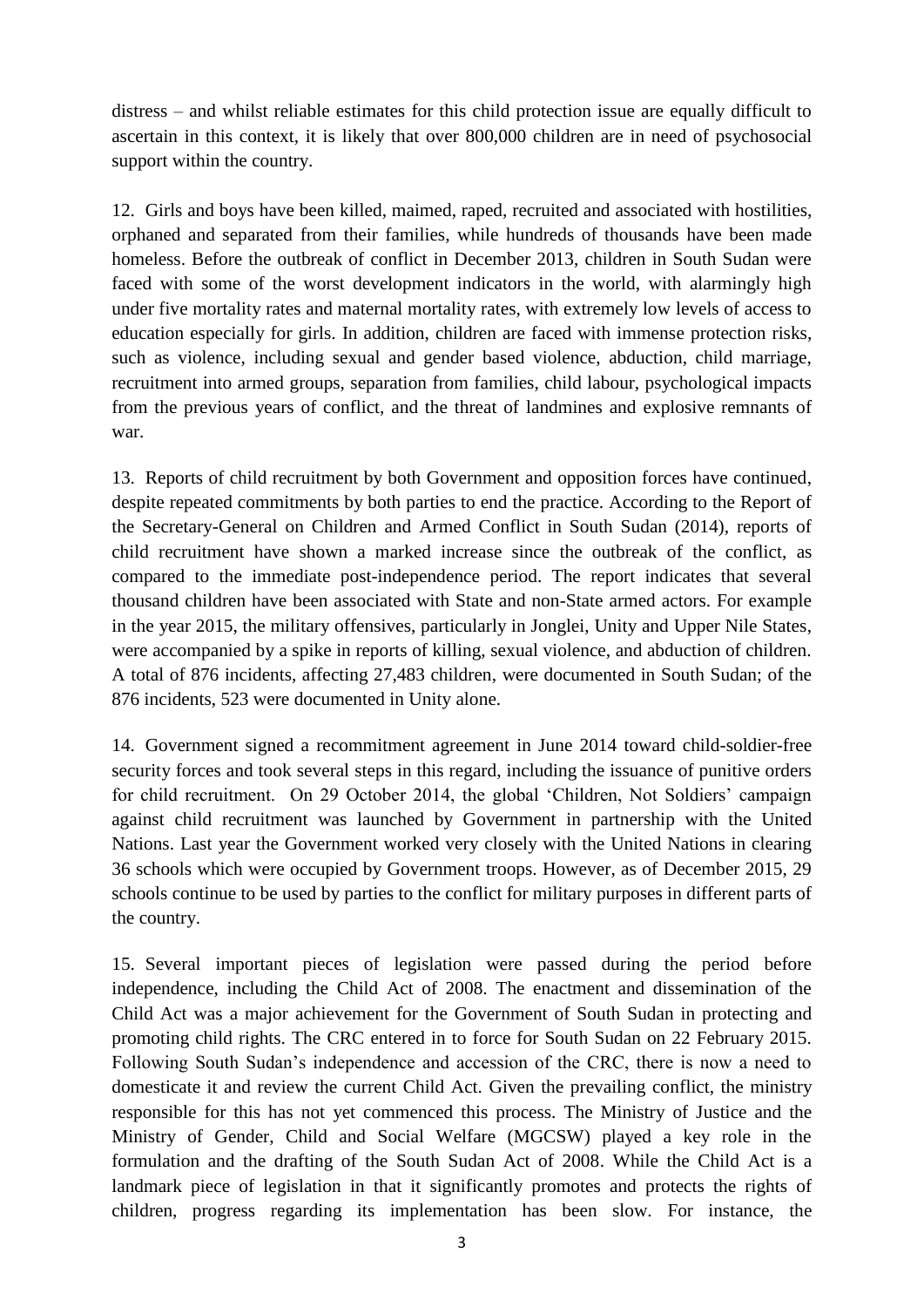establishment of the Independent Child, which should investigate violations of children's rights and monitor implementation of the Act, is still pending.

16. In addition, South Sudan has also adopted the Nationality Act, 2011, which represents a step forward in as much as it confers equal rights to women and men in conferring citizenship to their children. Implementation of the Nationality Act, however, faces many challenges in practice.

# **Sexual and Gender-Based Violence**

17. In South Sudan, gender-inequality, which is one of the root causes of all forms of GBV, including sexual violence, is manifest in all aspects of life. For example, female-headed households are significantly poorer than male-headed households, while 72% of females between 15 and 24 years of age are illiterate, compared with 45% of males in the same age group. Forced/early marriage of young girls – often linked to the family's economic vulnerability – is common. 'Booking' (or negotiating a bride price) can begin when a girl is as young as five-years-old, with the marriage potentially consummated immediately following a girls' first menstrual cycle.

18. The quality and coverage of GBV services, like other key social services, was limited before the crisis due to low capacities within the health, legal and psychosocial sectors; it has now been further weakened and or even become non-existent in some locations. There are limited psychosocial care services for women, men and children who have shown visible signs of trauma and stress. Awareness of the benefits of early reporting of rape cases is still low among community members and often leads to reporting well after the 72 hours when lifesaving treatments such as antiretroviral and emergency contraception could have been administered. Although a Special Protection and Investigating Unit existed within the national police force, it has not been functioning in the wake of conflict. A lack of awareness of human rights, existing tolerance of GBV, hostile community environment and fear of reprisal by known perpetrators will need to be systematically addressed in the long term to prevent GBV and give survivors confidence to report and seek services.

### **Health**

19. While the Government of the Republic of South Sudan underscored its commitment to equitable expansion of access to quality basic health services in the entire country, resource allocation to the health sector has been dismal. Government expenditure on health as a percentage of general government expenditure of 4% at independence continued to decline dramatically to 1% following austerity measures in 2012, with anecdotal evidence indicating that it had fallen below 1% after the outbreak of conflict in December 2013. NGOs continue to be responsible for close to 80% of health service delivery, providing a varying range of services across the country that compromises equitable access.

20. Furthermore, insufficient investment in the production of health workers has resulted in a critical shortage of the health workers required to deliver the basic package of health services.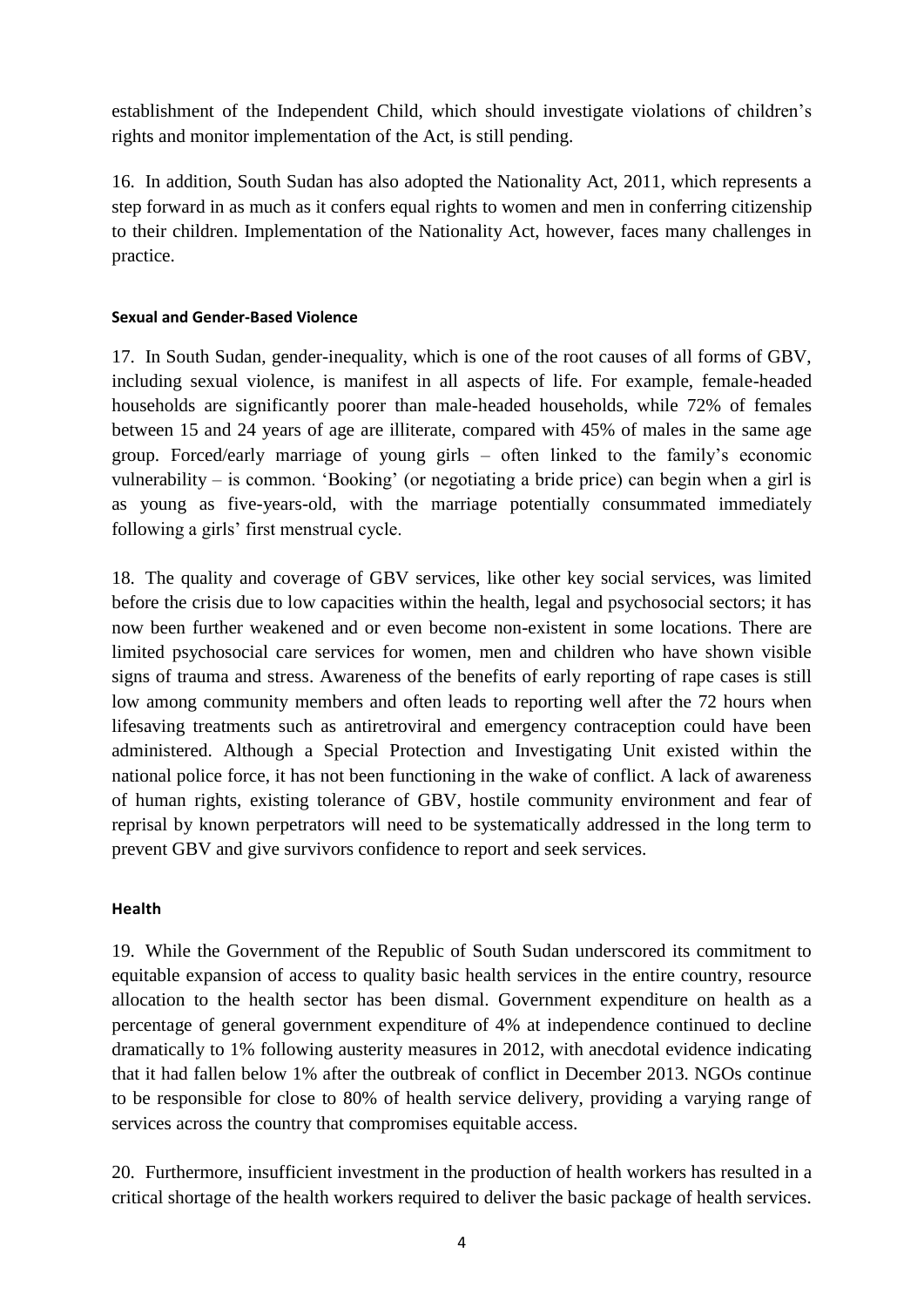Over the last two years the country has continued to rely heavily on donors for the procurement and distribution of essential medicines, which are a critical input for quality health service delivery. Stewardship of the health sector has also been compromised by delays in adopting the National Public Health Bill, 2013 and the draft National Health Policy, 2015-2024 all of which are pending cabinet approval.

21. Issues of maternal mortality and access to reproductive health services, especially for young people, continue to pose challenges, with some minimal progress in Government efforts to address these issues. The reproductive health situation for women and girls has also worsened due to diminishing access to basic reproductive health services, compounding the limited capacity to manage health threats, such as Clinical Management of Rape, HIV and AIDS and complications of pregnancy, as well as provision of information and mass education on reproductive rights and access. Early marriage is common, putting many young women at increased risk of maternal death. A significant number of women are in polygamous marriages, increasing their risk of contracting sexually transmitted infections. Access to family planning services also remains limited, with one in five women of reproductive age (15-49 years) having an unmet need for spacing or limiting childbirth.

22. The Comprehensive Reproductive Health Policy and Strategy, developed by the Ministry of Health in 2013, aims to reduce maternal and neonatal morbidity and mortality and improve reproductive health status through the provision of a universally accessible, quality, integrated, equitable, sustainable and comprehensive reproductive health-care package. This policy is designed under the guiding principle of universal access to reproductive health services for all South Sudanese, however implementation remains weak with limited capacity and resources.

23. South Sudan has an exceptionally high teenage-pregnancy rate (300/1,000 for girls aged 15-19), attributable to high rate of child and forced marriage (45 per cent of girls enter into union before the age of 18) and the limited access of young people to youth-friendly sexual reproductive health information and services. While the mean HIV prevalence rate was 2.7 per cent in 2012, adolescents and youth are the most affected age group, with 56.9 per cent of new infections occurring among persons aged 10-34 years.

24. The National Youth Policy and Strategy, developed by the Ministry of Culture, Youth and Sport in 2013, calls for a multi-sectoral approach to addressing adolescent and youth issues, including adolescent sexual and reproductive health. In 2014 the Ministry of Education integrated comprehensive sexuality education into the national curriculum. This has allowed for young people to have more access to information on sexual and reproductive health, gender and gender-based violence and HIV, but implementation remains incomplete.

# **People Living with HIV and Key Populations at Higher Risk of HIV**

25. The draft HIV Policy, updated in 2013, provides a framework for non-discriminatory access to HIV services by all groups in South Sudan. However, stigma and discrimination against people living with HIV (PLHIV) and key population groups at higher risk of HIV infection, i.e., female sex workers (FSW) and men who have sex with men (MSM) remain a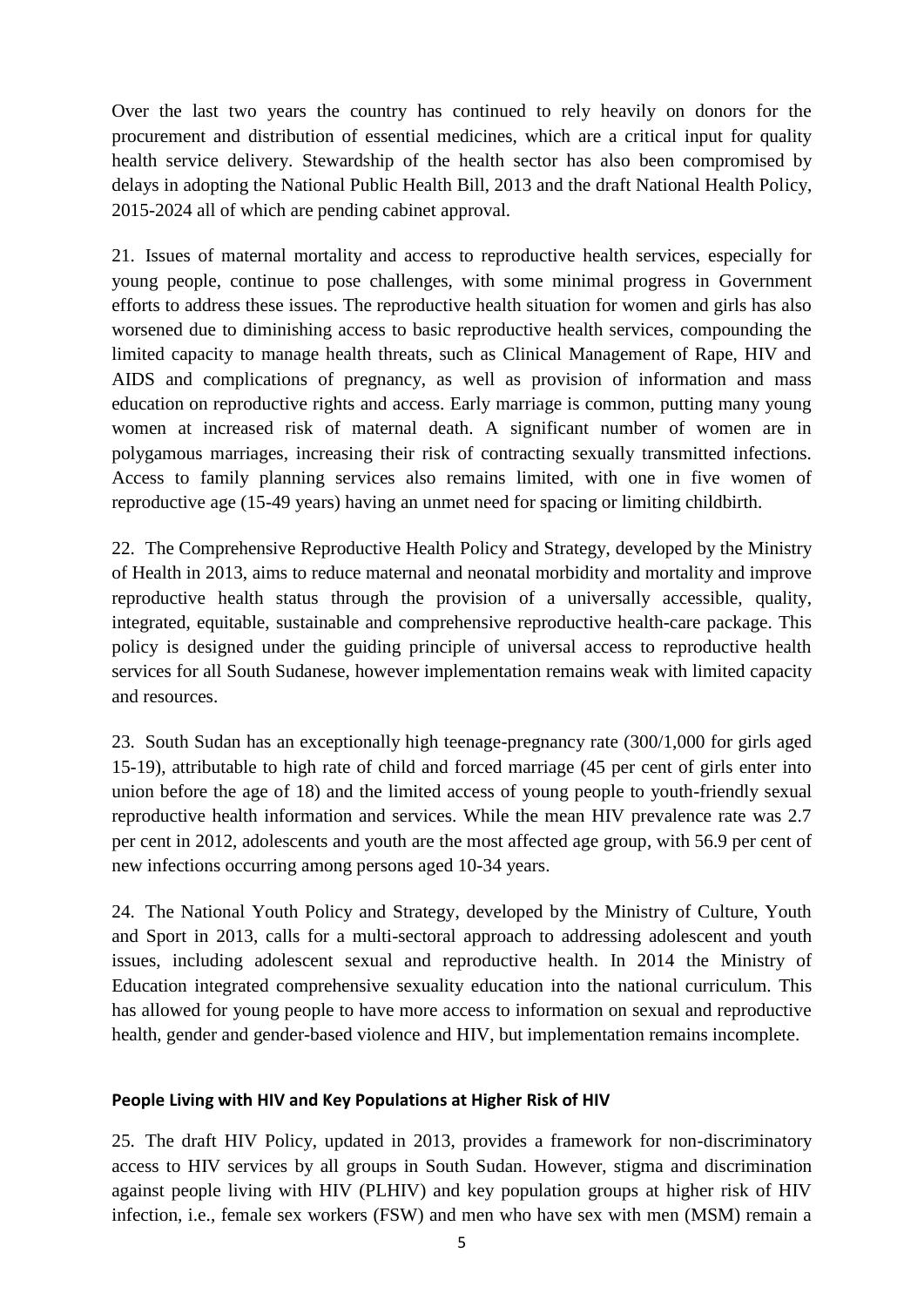challenge to access and utilization of services. The 2013 Stigma Index Study highlights the common manifestation of stigma and discrimination.

26. Of concern for legislative and policy action are: loss of job or source of income based on HIV status, as noted by 18% of respondents and prevention from attending education institutions, as noted by 14% of respondents. Institutional discrimination, including coercion into medical procedures (22%), denial of health/life insurance (16%), detaining or quarantining because of HIV status (12%) and arrest or taken to court on charge related to HIV status (9%) needs urgent attention. Lack of confidentiality has been repeatedly mentioned as a particular problem in the health care setting, with people living with HIV not getting the choice of how, when and to whom they disclose their HIV status. Health services also fail to account for the needs of vulnerable groups, such as LGBTI persons and men who have sex with men.

27. Discrimination toward key population groups is manifested in more abusive behaviours, especially by authority figures. Sex work and same-sex relationships are criminalized in South Sudan and periodic and/or regular arrests and abuse of sex workers are common. Condoms are used as evidence of 'prostitution' and often female sex workers are arrested if found with condoms. Discrimination against MSM is such that MSM live in hiding within communities and are not able to access health services.

## **Freedom of Expression and Access to Information**

28. The conflict that erupted in December 2013 did not spare the media sector and has greatly affected the enabling environment for media freedom and safety of journalists, in spite of the constitutional guarantees contained in Articles 24 and 32 of the Transitional Constitution of South Sudan (TCSS). The conflict has also made it increasingly difficult for journalists to perform their duties freely and eliminated key pillars for sustaining a vibrant media sector in the country. To the contrary, press freedom, access to information and the safety of journalists in South Sudan has deteriorated since the outbreak of the conflict.

29. Repeated incidents of the beating, harassment, threats, intimidation and detention of journalists without trial have been compounded with the confiscation of newspapers, closure of media houses and the killing of seven journalists in 2015, leading to unprecedented levels of self-censorship by journalists and media houses. The country has also been ranked fifth on the Global Impunity Index that spotlights countries where journalists are slain and the killers go free, as well 125th among 180 countries in regard to media freedom in 2015, representing a drop from its previous ranking.

30. While in Article 24 the TCSS guarantees every citizen the right to freedom of expression, reception and dissemination of information, publication and access to the press, without prejudice to public order, safety or morals, in practice restrictions can be imposed through several laws, such as the Media Authority Act, which provides for an independent, autonomous and self-regulated authority. The complementary Broadcasting Corporation Act aims to promote the development of a public broadcasting service to ensure the flow of information flow in the public interest in South Sudan.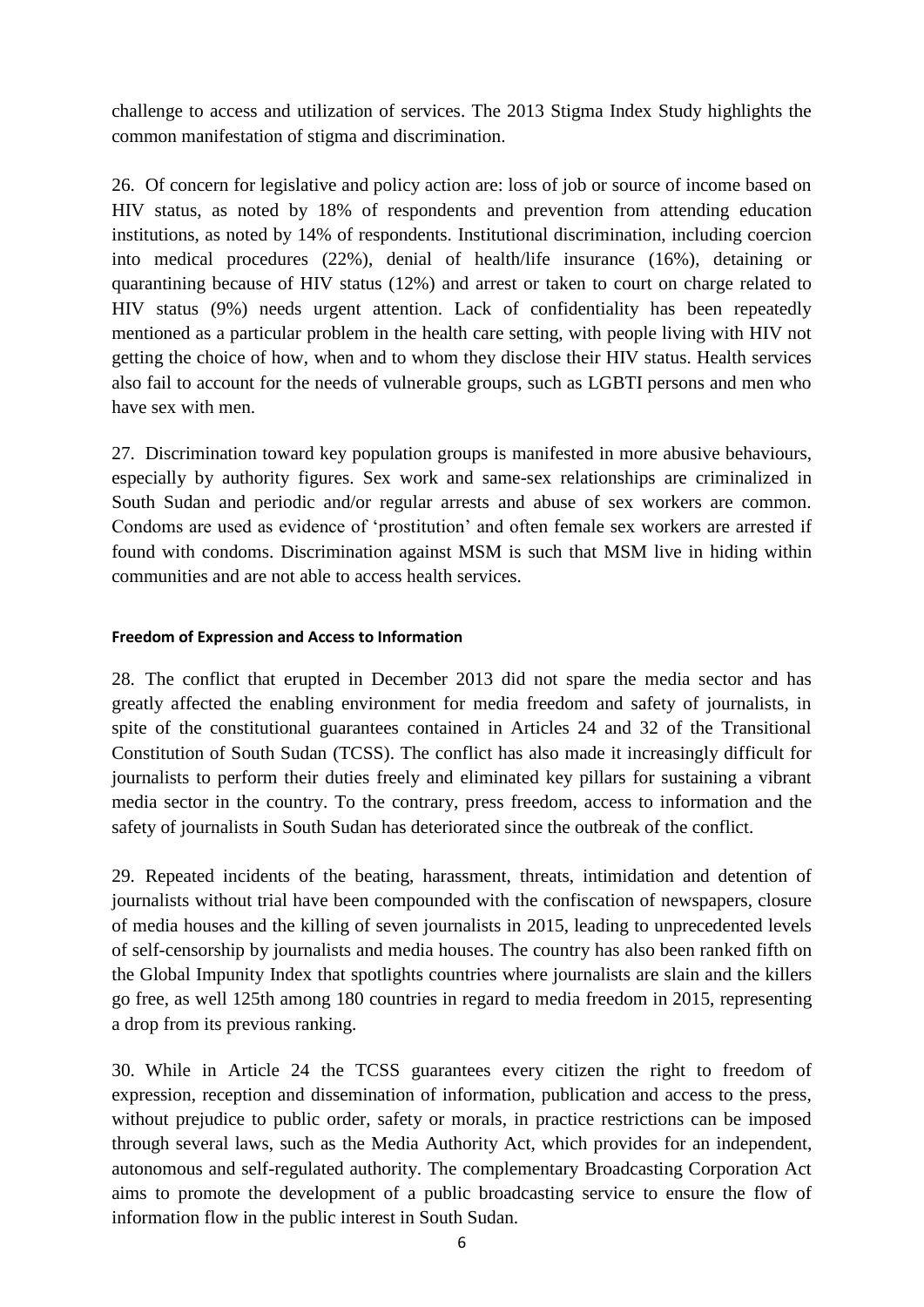31. The right of access to information is guaranteed in Article 32 of the TCSS, except where the release of such information is likely to prejudice public security or the right to privacy of any other person. In addition, the Right of Access to Information Act was adopted in 2013, though some provisions enable Government to make exceptions on the disclosure of information. While the purpose of this legislation is to give meaning to the right of access to information as provided in the TCSS and promote maximum disclosure of information in the public interest, the public is generally unaware of its existence and Government institutions remain averse to disclosing information in their possession. Finally, the Penal Code Act 2008 establishes a penalty for defamation, varying from imprisonment for a term not exceeding twenty years to a fine or both.

#### **Freedom of association and assembly**

32. On 10 February 2015, the National Security Service operatives of the Government of South Sudan interrupted the elections of the Interim South Sudan Bar Association in Juba and Wau. The security operatives seized and confiscated the ballot boxes and other properties of the Interim Bar Association and detained its president for four and a half hours. The election was significant in that it was meant to transform the Interim Bar Association to a permanent and functional professional body. The National Security Service alleged that the Interim Bar Association did not obtain the required permission from them to conduct the elections. The Interim Bar Association, however, contends that the relevant security organs were informed of the elections.

33. The right to self-organization protects the rights of employees, workers and persons of the same profession or same class of profession to form organizations or confederations of organizations for the purposes of protecting and furthering their interests. The right to organize stems from freedom of association, a classic fundamental right, and finds expression in the TCSS. Government subsequently re-appointed a previous president, known to be sympathetic to its interests, to run the Bar Association's affairs.

#### **Right to Personal Liberty**

34. Government made progress towards addressing prolonged and arbitrary detention, by establishing a case management system in the Directorate of Public Prosecution and inmates' statistics for the National Prison Service of South Sudan. Both institutions published their initial case management reports and inmates statistics in 2015 with support from UNDP. These reports will enable the justice system to track individuals, especially those in detention, and the progress of their cases.

### **Administration of Justice, Impunity and the Rule of Law**

35. Following technical advice from UNDP, Government drafted a bill to domesticate international crimes. A bill is before the national Legislative Assembly (NLA) to amend the Penal Code to incorporate war crimes, crimes against humanity, genocide and sexual and gender-based crimes. This bill, which seeks to integrate these crimes into the South Sudanese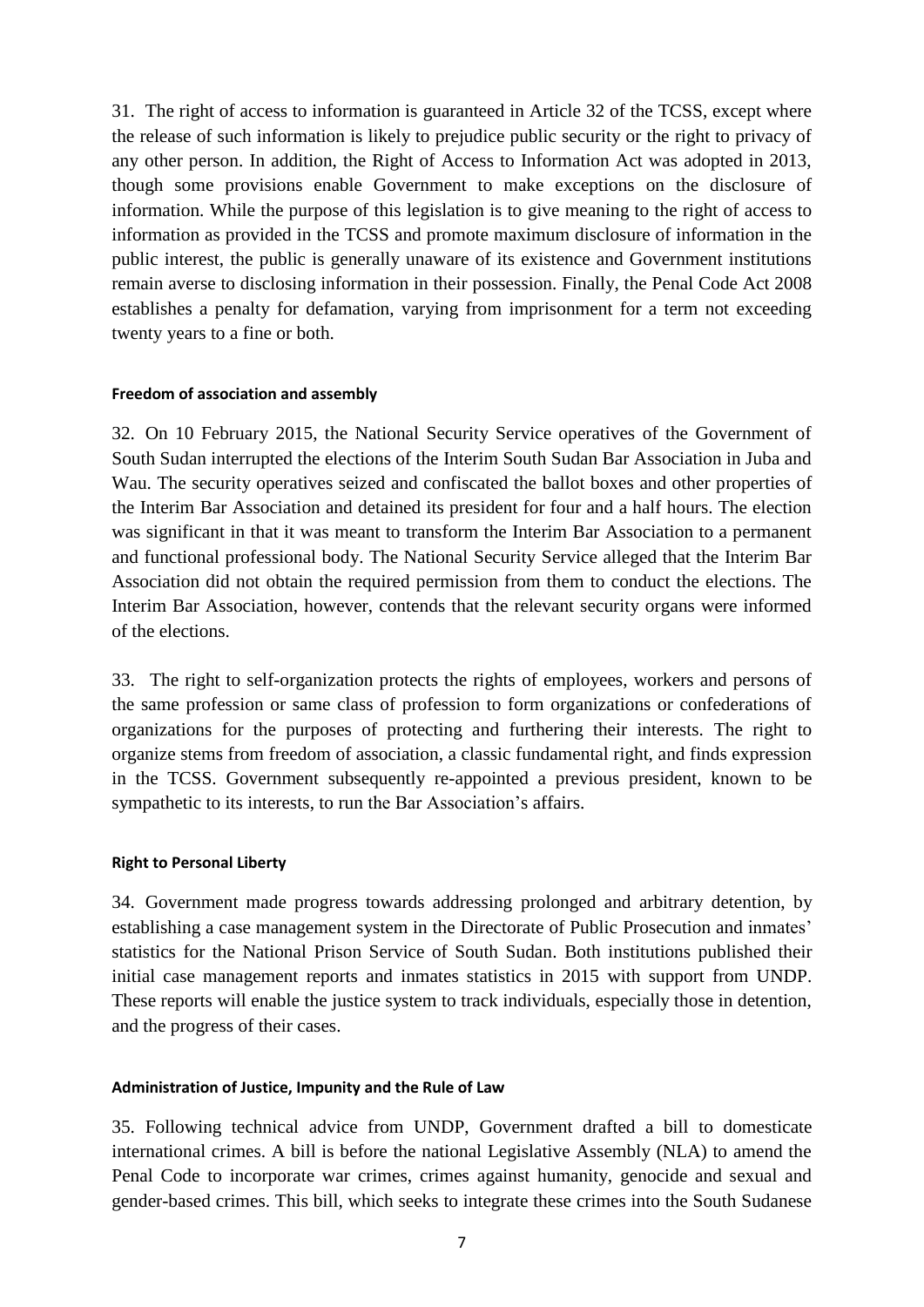legal system, is currently before the NLA for discussion. OHCHR has made comments on the bill and shared them with the NLA which, if accepted, would bring the proposed legislation in line with international human rights, humanitarian and criminal law.

36. In March 2016, the President dismissed the Deputy Chief Justice by way of presidential decree. This was done in violation of the TCSS, which provides that judges may only be removed for misconduct, incompetence or incapacity and upon recommendation of the Judicial Service Commission (JSC). No such recommendation has emerged from the JSC nor are any disciplinary proceedings pending before the JSC regarding the Deputy Chief Justice. The Deputy Chief Justice was sitting on a constitutional panel of the Supreme Court of South Sudan, which was determining the constitutionality of a presidential decree to increase the number of states in South Sudan from ten to twenty-eight at the time of his dismissal. The unexplained dismissal of the Deputy Chief Justice raises questions as to the ability of the judiciary to operate as an independent institution.

### **RECOMMENDATIONS**

## **General**

37. The United Nations Country Team recommends that the Government of the Republic of South Sudan should:

- Put an end to gross abuses and violations of human rights and serious violations of international humanitarian law, including those amounting to international crimes, including those involving extrajudicial killings, ethnically targeted violence, sexual violence, recruitment and use of children, enforced disappearances and arbitrary arrest and detention;
- Undertake comprehensive and credible investigations to establish the scope of violations and the responsibility of perpetrators;
- Establish credible accountability mechanisms, consistent with international standards and in accordance with those outlined in the ARCSS, to hold the perpetrators of violations individually accountable;
- Continue to ratify or accede to core international and regional human rights treaties, ensuring that the instruments of ratification and accession (including that related to the African Charter on Human and Peoples Rights), are deposited with the relevant treaty bodies;
- Take measures to ensure the realization of all treaty obligations, including those related to freedom of association, freedom of assembly, access to information and the rights of women and children, as well as their respect by all organs of the State and enforcement by judicial means.

### **Refugees, Asylum-Seekers and Stateless Persons**

38. The United Nations Country Team recommends that the Government of the Republic of South Sudan follow through with its stated aspirations to ratify and accede to: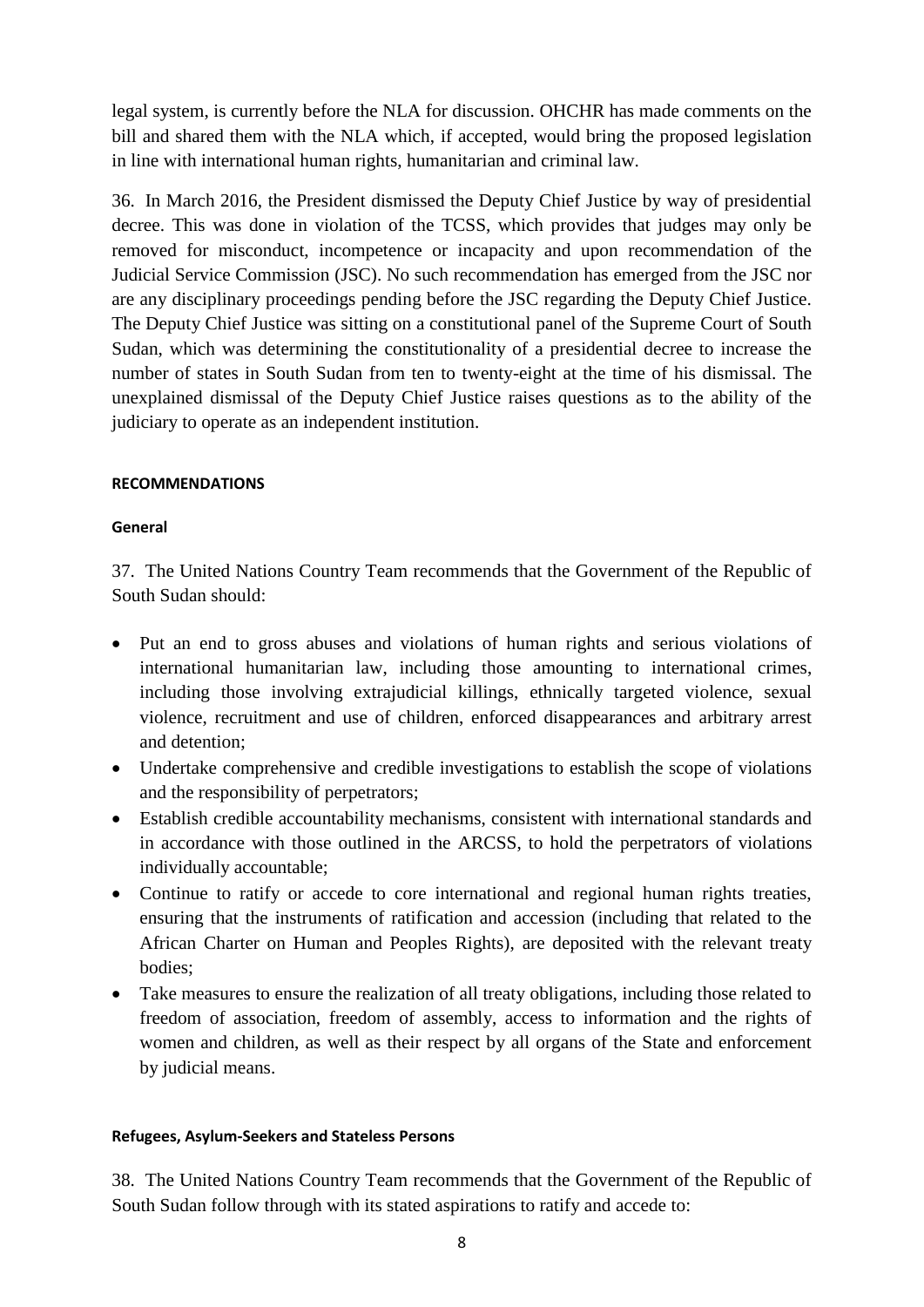- The 1951 Refugee Convention and its 1967 Protocol without reservations, in particular with respect to the right to seek employment, the right to freedom of movement, and the right to have access to primary education and health care;
- The 1969 OAU Refugee Convention;
- The 1954 and 1961 Conventions on Statelessness.

39. The United Nations Country Team recommends that the Government of the Republic of South Sudan should:

- Commit at the highest levels of national leadership to pursue the withdrawal of military and irregular armed actors from the refugee sites, as well as enforce the disarmament of armed elements.
- Carry out sustained advocacy and messaging to local authorities, refugees, refugee leadership and local citizens about negative consequences of voluntary and forced recruitment in refugee camps, particularly child recruitment;
- Offer local integration as a durable solution for protracted refugee situations, in particular where refugees are self-reliant and actively contribute to the local economy and development;
- Provide access to arable land so that refugees can cultivate, thereby lessening the need for humanitarian food assistance and contributing to the local and national food basket;
- Ensure that refugees have the right to seek employment as foreseen by article 33 (f) of the 2012 Refugee Act.
- Assess the risk of statelessness in South Sudan comprehensively, including through mapping the risks and surveying statelessness populations in the country;
- Include questions related to nationality in the planned census to establish the number of persons whose nationality is undetermined;
- Embark on the establishment of Civil Registration and Vital Statistics (CRVS) systems;
- Allocate a budget for the implementation of nationality documentation throughout the country and ensure specialized training on the Nationality Act for the key departments of the Department of Nationality, Passports and Immigration (DNPI).

# **Child Rights**

40. The United Nations Country Team recommends that the Government of the Republic of South Sudan should:

- Complete the ratification process of the two Optional Protocols to the CRC on the involvement of children in armed conflict and on the Sale of Children, Child Prostitution and Child Pornography and submit the required declaration expressing consent to be bound by those protocols;
- Ensure that the optional protocol on involvement of children in armed conflict includes a binding declaration that sets the minimum age at which the country will permit voluntary recruitment into its national armed forces and a description of the safeguards that it has adopted to ensure that such recruitment is not forced or coerced;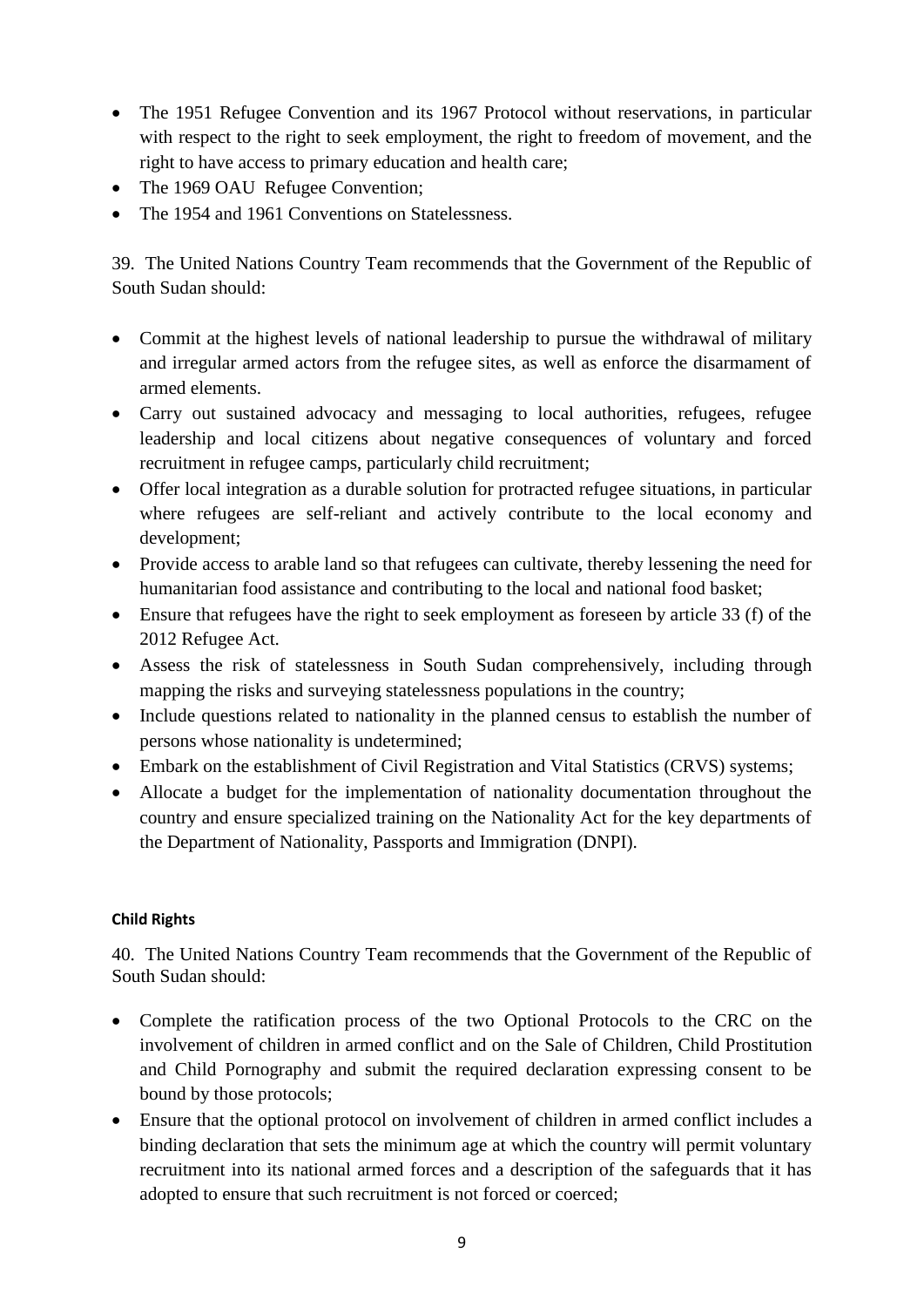Monitor, report, investigate and bring to justice crimes committed against children and abuses of children.

# **Gender Equality, Social Services and Health**

41. The United Nations Country Team recommends that the Government of the Republic of South Sudan should:

- Ratify the Maputo Protocol to the African Charter on Human and People's Rights on the Rights of Women in Africa;
- Ratify the HIV Policy to protect people living with HIV from discrimination and abuse, and provide an enabling environment for access to HIV services by all groups in a nondiscriminatory manner.

42. The United Nations Country Team recommends that the Ministry of Health and partners should:

- Release the National Health Policy and start working on the Health Sector Strategic Plan;
- Release the National Public Health bill 2013;
- Start implementing the Abuja Declaration by allocating 15% of its annual budget to the health sector;
- Develop and implement clear policy and guidance on universal access to health in a nondiscriminatory manner;
- Advocate for full implementation of the family-planning policy and guidelines across all states in the country.
- 43. The United Nations Country Team recommends that the Ministry of Youth, Culture and Sports, with other line Ministries such as Health and Education, should:
- Operationalize the National Youth Policy and Strategic Plan;
- Promote increased community and youth engagement in the implementation of National Adolescent and Youth Policy and Strategy.

44. The United Nations Country Team recommends that the Ministry of Education and partners should:

- Train teachers and other service-providers in comprehensive sexuality education;
- Develop pedagogic materials in comprehensive sexuality education.

45. The United Nations Country Team recommends that the Ministry of Labour, South Sudan HIV/AIDS Commission and partners should:

 Update and operationalize a workplace policy for HIV and AIDS to safeguard the rights of people living with HIV and provide for workplace programmes on HIV and AIDS.